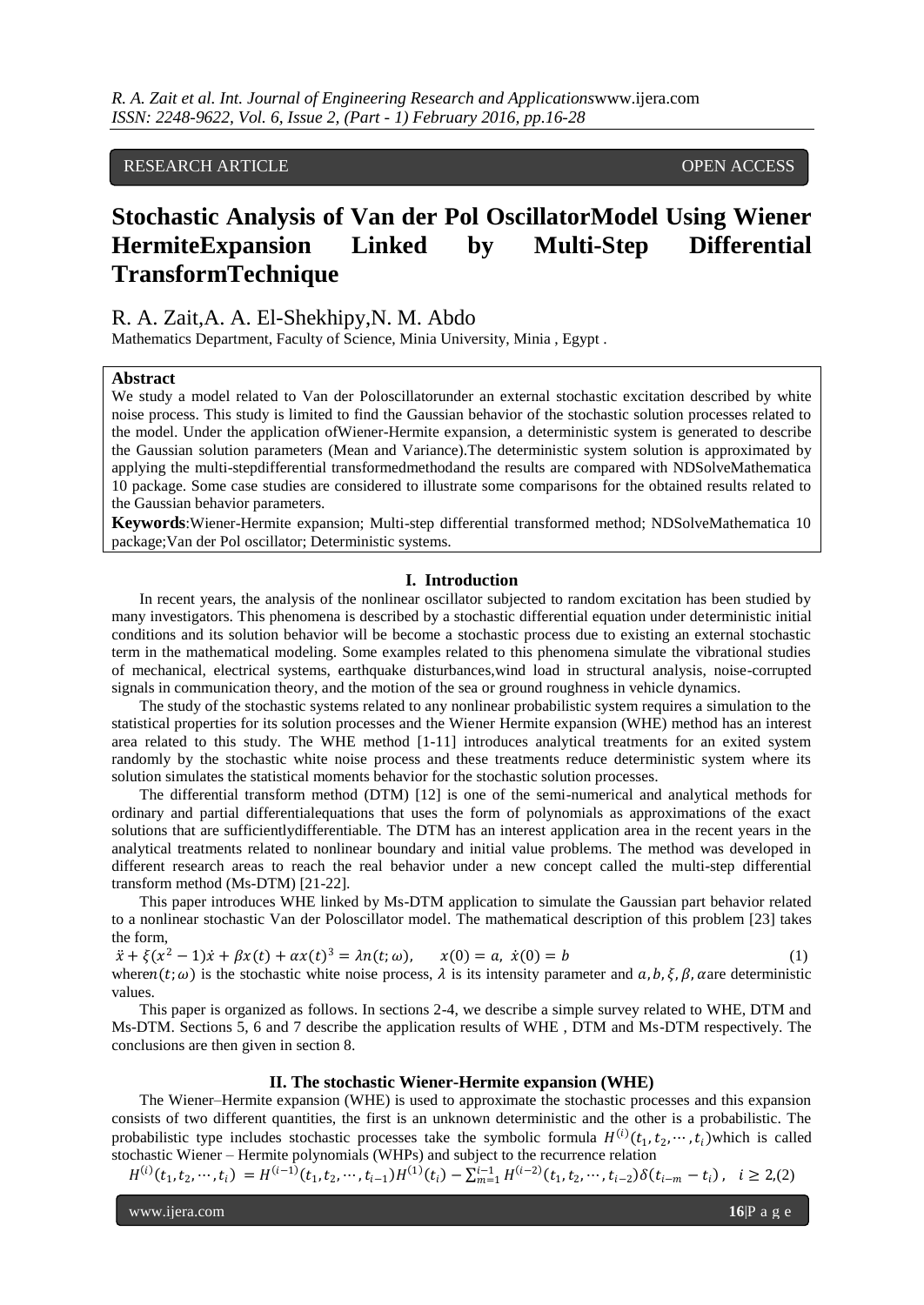where  $H^{(0)} = 1$ ,  $H^{(1)}(t) = n(t)$  is the stochastic white noise process and  $\delta(.)$  is the Dirac-delta function. WHPs setare elements of a complete set of statistically orthogonal random functions, i.e.

$$
E[H^{(i)}(t_1, t_2, \cdots, t_i)H^{(j)}(t_1, t_2, \cdots, t_j)] = 0, \quad \forall i \neq j,
$$
\n(3)

where  $E[\cdot]$  denotes the expectation operator.

 The completeness of WHPs set, plays an important role to describes the general formula of WHE for any arbitrary stochastic process  $v(t; \omega)$  and it can be presented in the form,

 $v(t; \omega) = v^{(0)}(t) + \int_{-\infty}^{\infty} v^{(1)}(t, t_1) H^{(1)}(t_1) dt_1$ −∞  $v^{(1)}(t, t_1)H^{(1)}(t_1)dt_1 + \iint_{-\infty}^{\infty} v^{(2)}(t, t_1, t_2)H^{(2)}(t_1, t_2)dt_1dt_2$  $\int_{-\infty}^{\infty} v^{(2)}(t, t_1, t_2) H^{(2)}(t_1, t_2) dt_1 dt_2 + \cdots,$  (4)

where  $v^{(0)}(t)$ ,  $v^{(i)}(t_1, ..., t_i)$ ,  $i \ge 1$  are called the (unknown deterministic) kernels of the WHE. The first two terms of the right-hand side (1<sup>st</sup> order term) define the Gaussian part of the stochastic process, while the secondorder and higher terms correspond to the non-Gaussian part.

 Under taking expectations linked by the statistical properties of WHPs set (see appendix A), the mean and variance for the Gaussian part of WHE can be expressed as follows:

$$
E[v(t; \omega)] = u^{(0)}(t), \quad Var[v(t; \omega)] = \int_{-\infty}^{\infty} [v^{(1)}(t, t_1, t_2)]^2 dt_1
$$
\n(5)

#### **III. The differential transformation method (DTM)**

In this section, we present a review of the DTM. The differential transform of the  $k^{th}$  derivative of function  $f(t)$  is defined as follows,

$$
F(k) = \frac{1}{k!} \left[ \frac{d^k f(t)}{dt^k} \right]_{t=t_0},\tag{6}
$$

where  $f(t)$  is the original function and  $F(k)$  is the transformed function and the differential inverse transform of  $F(k)$  is defined as,

$$
f(t) = \sum_{k=0}^{\infty} F(k)(t - t_0)^k.
$$
\n<sup>(6.7)</sup> we get

By combining Eqs. (6-7), we get

$$
f(t) = \sum_{k=0}^{\infty} \frac{1}{k!} \left[ \frac{d^k f(t)}{dt^k} \right]_{t=t_0} (t - t_0)^k, \tag{8}
$$

which implies that the concept of differential transform is derived from Taylor series expansion, but the method does notevaluate the derivatives symbolically. However, relative derivatives are calculated by an iterative way which isdescribed by the transformed equations of the original function. For implementation purposes, the function $f(t)$  is expressed by afinite series and Eq. (7)can be written as,

$$
f(t) \approx \sum_{k=0}^{N} F(k)(t - t_0)^k,
$$
 (9)  
cided by the convergence of natural frequency and the fundamental operations performed

where N is decided by the convergence of natural frequency and the fundamental operations performed by differential transformcan readily be obtained and are listed inappendix B.

#### **IV. The multi-step differential transformation method (Ms-DTM)**

Although the DTM is used to provide approximate solutions for a wide class of nonlinear problems in terms of convergentseries with easily computable components, it has some drawbacks: the series solution always converges in a very smallregion and it has slow convergent rate or completely divergent in the wider region [21- 22]. To overcome the shortcoming, wepresent in this section the multi-step DTM that we have developed for the numerical solution of differential equations. Forthis purpose, we consider the following nonlinear initial value problem,

$$
f(t, u, u', ..., u^{(p)}) = 0,
$$
\n(10)

subject to the initial conditions  $u^{(k)}(0) = d_k$ ,  $k = 0, 1, ..., p - 1$ .

Let  $[0, T]$  be the interval over which we want to find the solution of the initial value problem (10). In actual applicationsofthe DTM, the approximate solution of the initial value problem (10)can be expressed by the finite series,

$$
u(t) = \sum_{n=0}^{N} a_n t^n, t \in [0, T].
$$
\n(11)

The multi-step approach introduces a new idea for constructing the approximate solution. Assume that the interval [0, T] is divided into M subintervals  $[t_{m-1}, t_m]$ ,  $m = 1, 2, ..., M$  of equal step size  $h = T/M$  by using the nodes  $t_m = mh$ . Themain ideas of the multi-step DTM are as follows. First, we apply the DTM to Eq. (10)over the interval  $[0, t<sub>1</sub>]$ , we will obtain the following approximate solution,

$$
u_1(t) = \sum_{n=0}^{N} a_{1n} t^n, t \in [0, t_1],
$$
\n(12)

using the initial conditions  $u_1^{(k)}(0) = d_k$ . For  $m \ge 2$  and at each subinterval  $[t_{m-1}, t_m]$  we will use the initial conditions  $u_m^{(k)}(t_{m-1}) = u_{m-1}^{(k)}(t_{m-1})$  and apply the DTM to Eq. (10) over the interval  $[t_{m-1}, t_m]$  where  $t_0$  in Eq. (6) is replaced by  $t_{m-1}$ . The process is repeated and generates a sequence of approximate solutions  $u_m(t)$ ,  $m = 1,2,...,M$  for the solution $u(t)$ ,

$$
u_m(t) = \sum_{n=0}^{N} a_{mn} (t - t_m)^k, t \in [t_m, t_{m+1}], (13)
$$

www.ijera.com **17**|P a g e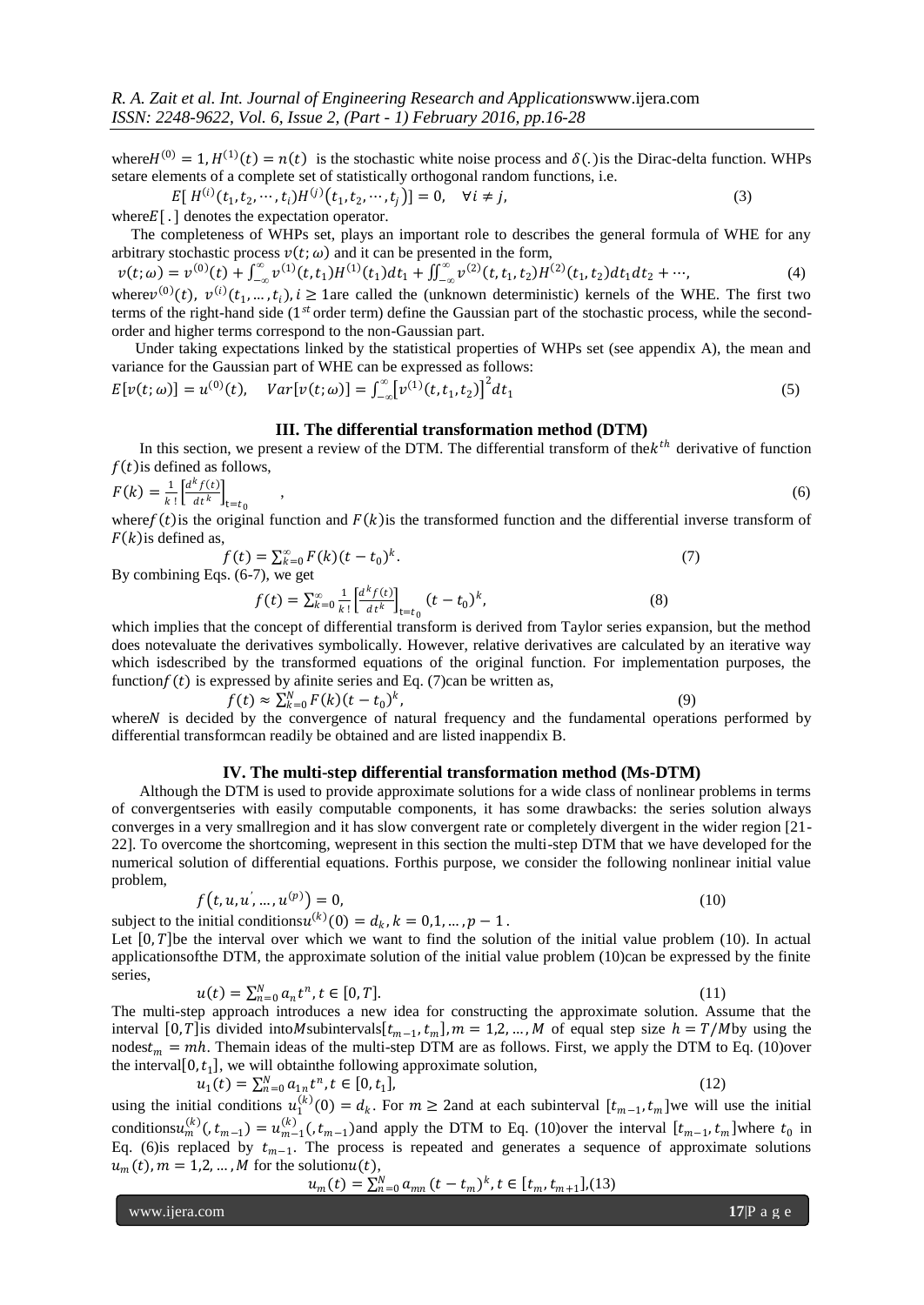and the final form of  $u(t)$  can be written as follow,

$$
u(t) = \begin{cases} u_1(t), & t \in [0, t_1] \\ u_2(t), & t \in [t_1 t_2] \\ \vdots & \vdots \\ u_M(t)t \in [t_{M-1}, t_M]. \end{cases}
$$
(14)

#### **V. WHE application to simulate the Gaussian part related to the model**

The Gaussian part of the stochastic solution process for the model (1), it can be putted by WHE in the following form

 $x(t; \omega) = x^{(0)}(t) + \int_0^\infty x^{(1)}(t, t_1)H^{(1)}(t_1)dt_1$  $\int_0^\infty x^{(1)}(t,t_1)H^{(1)}(t_1)dt_1(15)$ 

Substituting from (15) into (1) and taking some expectations linked by WHPs and Dirac delta function properties (see [24] &appendix [A]), a deterministic system is generated in following form

$$
L_{1}[x^{(0)}(t)] + \frac{1}{3}L_{2}\left[[x^{(0)}(t)]^{3} + 3x^{(0)}(t)\int_{0}^{\infty} [x^{(1)}(t;t_{1})]^{2}dt_{1}\right] = 0,
$$
  
\n
$$
L_{1}[x^{(1)}(t;t_{1})] + L_{2}\left[x^{(1)}(t;t_{1})\left([x^{(0)}(t)]^{2} + \int_{0}^{\infty} [x^{(1)}(t;t_{1})]^{2}dt_{1}\right]\right] = \lambda\delta(t-t_{1}),
$$
  
\n
$$
x^{(0)}(0) = a, \quad \dot{x}^{(0)}(0) = 0, \quad x^{(1)}(0,t_{1}) = 0, \quad \dot{x}^{(1)}(0,t_{1}) = 0,
$$
  
\nwhere  $L = \left[\frac{d^{2}}{dt^{2}} - \xi\frac{d}{dt} + 1\right], L_{2} = \left[\xi\frac{d}{dt} + \alpha\right]$ 

#### **VI. DTM application to simulate the deterministic system approximation**

 The outputs of DTMapplication linked by the properties of the differential transform (see appendix B), related to the deterministic differential system (16) are described in the following recurrence relations

$$
(k+2)(k+1)X^{(0)}(k+2) - \xi(k+1)X^{(0)}(k+1) + X^{(0)}(k)
$$
  
+
$$
\frac{\alpha}{3} \sum_{s=0}^{k-s} \sum_{m=0}^{k-s} \left( X^{(0)}(s) \left[ X^{(0)}(m)X^{(0)}(k-s-m) + 3 \int_0^{\infty} X^{(1)}(m,t_1) \left[ X^{(1)}(k-s-m,t_1) + (k-s-m)X^{(1)}(k-s-m+1,t_1) \right] dt_1 \right] \right) + \frac{\xi}{3} (k+1) \sum_{s=0}^{k+1} \sum_{m=0}^{k-s+1} \left( X^{(0)}(s) \left[ X^{(0)}(m)X^{(0)}(k-s-m+1) + 3 \int_0^{\infty} X^{(1)}(m,t_1) \left[ X^{(1)}(k-s-m+1,t_1) + 3 \int_0^{\infty} X^{(1)}(m,t_1) \right] d(t_1) \right] dt_1
$$
  

$$
+ \alpha \left( \sum_{s=0}^{k} \sum_{m=0}^{k-s} \int_0^{\infty} X^{(1)}(s,t_1) dt_1 \left[ X^{(0)}(m)X^{(0)}(k-s-m) + 3 \int_0^{\infty} X^{(1)}(m,t_1) \right] d(t_1) \right] dt_1
$$
  
+
$$
\alpha \left( \sum_{s=0}^{k} \sum_{m=0}^{k-s} \int_0^{\infty} X^{(1)}(s,t_1) dt_1 \left[ X^{(0)}(m)X^{(0)}(k-s-m) + 3 \int_0^{\infty} X^{(1)}(m,t_1)X^{(1)}(k-s-m+1) + 3 \int_0^{\infty} X^{(1)}(m,t_1)X^{(1)}(k-s-m+1) \right] dt_1 dt_1 dt_1 dt_2
$$
  

$$
= \frac{\xi(k+1) \left( \sum_{s=0}^{k+1} \sum_{m=0}^{k-s+1} \int_0^{\infty} X^{(1)}(s,t_1) dt_1 \left[ X^{(0)}(m)X^{(0)}(k-s-m+1) + \int_0^{\infty} X^{(1)}(m,t_1)X^{(1)}(k-s-m+1) + 3 \int_0^{\infty} X^{
$$

where  $X^{(0)}(0) = a$ ,  $X^{(0)}(1) = 0$ ,  $X^{(1)}(0, t_1) = 0$ ,  $X^{(1)}(1, t_1) = 0$  and the final form for the solutions are described by a finite series, it can be written as follow

$$
x^{(0)}(t) = \sum_{k=0}^{N} X^{(0)}(k) t^k, \quad x^{(1)}(t, t_1) = \sum_{k=0}^{N} X^{(1)}(k, t_1) t^k
$$
(19)

### **VII. Ms-DTM outputs simulation and discussions**

The application of DTM reduces a sequence of algebraic equations generated after expanding the recurrence relations (17-18) using a simulated programing by Mathematica 10. The solution of theses algebraic equations determines the coefficients in (19) and the outputs are functions in the initial parameters related the problem. By repeating this process over sequenced steps by a certain range to reach the real behavior of the problem. For every step, a new initial value problem is considered and its conditions are estimated from the obtained solution at final range of the previous step. The mathematical computations related to this method is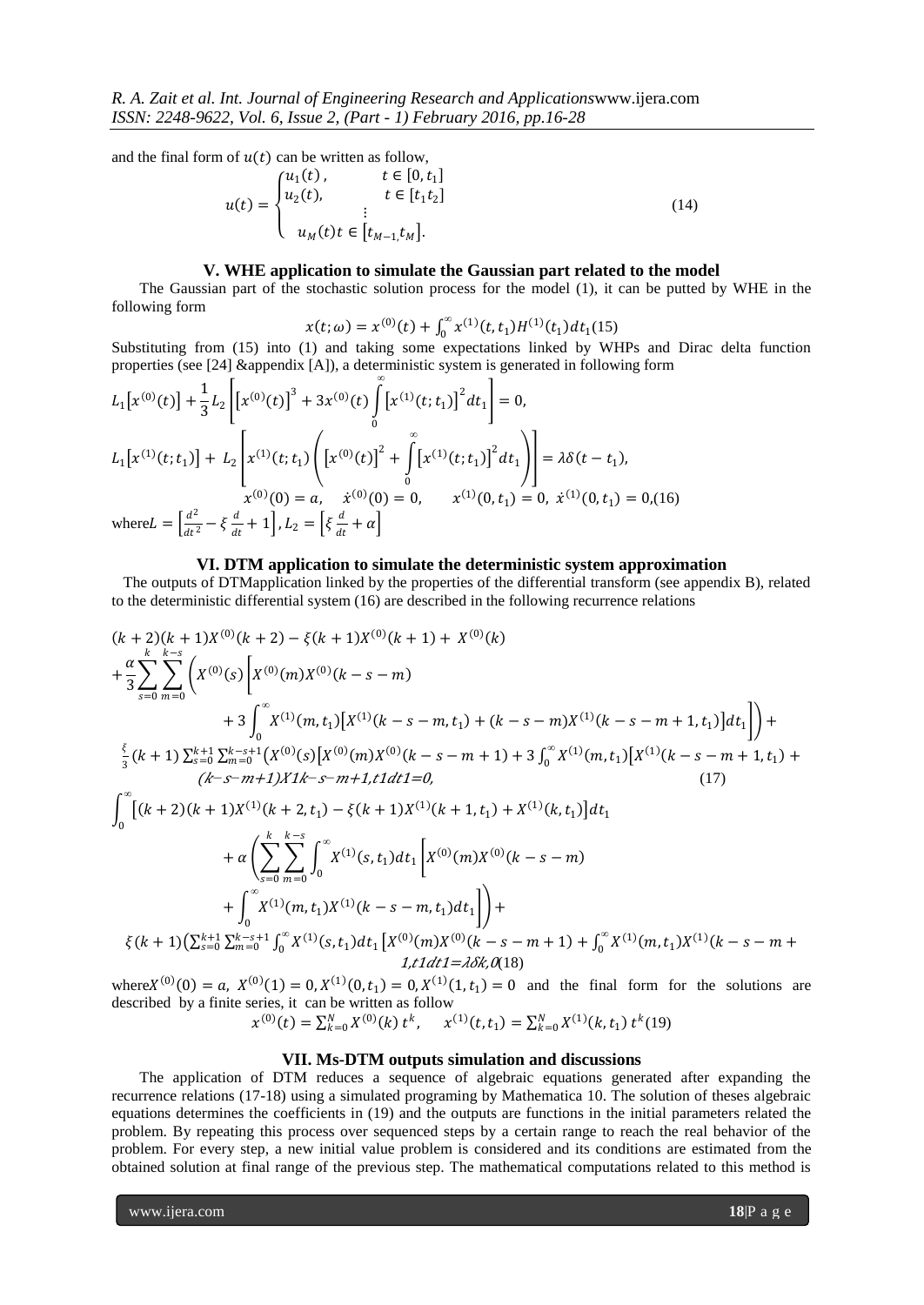performed by a symbolic program was designed by Mathematica 10. By another one, a parallel program by the same version uses the NDSolve package to satisfy the result of the previous program.

The application of Ms-DTM includes some cases study simulate the Gaussian solution parameters of the problem and their results are displayed in the figures (1-4) and the tables (1-4) where in tables 1& 3, the values of columns 2 & 3 already indicate to an initial solution for every interval and a final solution for every a previous interval. Also the cases study include results are obtained by NDSolveMathematica software 10 and it is clear that the comparison between Ms-DTM and NDSolve applications gives excellent agreements.

| Intervals                 | $\mathbf{X}_b^{(0)}$ | ${\bf X}^{(0)}_{1}$ | $X_2^{(0)}$  | $X_3^{(0)}$   | ${\bf X}_{4}^{(0)}$ | $X_{S}^{(0)}$ |
|---------------------------|----------------------|---------------------|--------------|---------------|---------------------|---------------|
| $0.5$ $f \le 0.1$         |                      | 0.3                 | 0.15         |               | $-0.01475$          | $-0.007$      |
| $0.1 \le f \le 0.2$       | 0.0314888            | 0.329938            | 0.148812     | $-0.00891028$ | $-0.0481829$        | $-0.1318$     |
| $0.2 + 1 + 0.3$           | 0.0699646            | 0.369186            | 0.141315     | $-0.0481285$  | $-0.168973$         | $-0.372471$   |
| 0.3 < f < 0.4             | 0.100225             | 0.385125            | 0.112406     | $-0.162534$   | $-0.45576$          | $-0.701117$   |
| $0.4 \le f \le 0.8$       | 0.142648             | 0.400844            | 0.0299728    | $-0.414066$   | $-0.833694$         | $-0.806454$   |
| $0.5 + 1 + 0.6$           | 0.182907             | 0.380475            | $-0.151053$  | $-0.808993$   | $-1.00181$          | 0.157666      |
| $0.6 \le f \le 0.7$       | 0.210101             | 0.331822            | $-0.450561$  | $-1.14448$    | $-0.413704$         | 2.55837       |
| 0.751508                  | 0.246667             | 0.207001            | $-0.787766$  | $-0.990208$   | 1,25454             | 1,50999       |
| $0.8 + f = 0.9$           | 0.258841             | 0.0265551           | $-0.979527$  | $-0.216776$   | 2,32489             | 0.193380      |
| $0.9 \le f \le 1$ .       | 0.25152              | $-0.168427$         | $-0.9135$    | 0.000444      | 1,81733             | $-2.06646$    |
| 1.57511                   | 0.226408             | $-0.026008$         | $-0.671056$  | 0.919911      | 0.121745            | $-2.2504$     |
| $1.1 \leq t \leq 1.2$     | 0.188029             | $-0.43364$          | $-0.406761$  | 0.802278      | $-0.568158$         | $-0.57845$    |
| 1265613                   | 0.541247             | $-0.400274$         | $-0.201973$  | 0.552642      | $-0.010465$         | 0.252812      |
| 1.35751.8                 | 0.0904943            | $-0.515404$         | $-0.0995572$ | 0.342075      | $-0.430624$         | 0.397494      |
| $1.4 \le f \le 1.5$       | 0.0091613            | $-0.894877$         | 0.0110671    | 0.207609      | $-0.24954$          | 0.312579      |
| $1.5 \le f \le 1.6$       | $-0.014$             | $-0.51000$          | 0.0011927    | 0.138245      | $-0.100704$         | 0.205544      |
| 1.851517                  | $-0.0649609$         | $-0.501064$         | 0.0963614    | 0.104654      | $-0.0000002$        | 0.127056      |
| $1.7 \le f \le 1.8$       | $-0.714002$          | $-8.478764$         | 0.126555     | 0.0999222     | 0.0108202           | 0.0781303     |
| 1851118                   | $-0.160608$          | $-0.480058$         | 0.167838     | 0.110488      | 0.0391418           | 0.0402508     |
| 1.95752                   | $-0.200051$          | $-0.415295$         | 9.190971     | 9.129272      | 0.0525872           | 0.0145993     |
| 251521                    | $-0.243008$          | $-0.272468$         | 0.2357       | 0.151037      | 0.0544789           | $-0.00654000$ |
| $2.1 \le f \le 2.2$       | $-0.278042$          | $-0.32088$          | 0.284167     | 0.171625      | 0.0483581           | $-0.0287708$  |
| 2281623                   | $-0.307083$          | $-9.255428$         | 0.338102     | 0.186864      | 0.0287624           | $-0.044657$   |
| $2.3 \le f \le 2.4$       | $-0.359068$          | $-0.188108$         | 0.386393     | 0.192257      | 0.00184102          | $-0.0643618$  |
| $2.4 \le f \le 2.8$       | $-0.343719$          | $-0.100266$         | 0.452768     | 0.186752      | $-0.036844$         | $-0.0855268$  |
| $25 + 625$                | $-0.348038$          | $-0.00428862$       | 0.606733     | 0.163128      | $-0.0649068$        | $-0.107486$   |
| $28 \le f \le 2.7$        | $-0.344280$          | 0.101362            | 0.548499     | 0.118068      | $-0.543823$         | $-0.126388$   |
| $2.7 \le f \le 2.8$       | $-0.328828$          | 0.213988            | 0.674053     | 0.0478068     | $-0.208664$         | $-0.133883$   |
| $28 + 1629$               | $-0.301366$          | 0.329316            | 0.574593     | $-0.0485664$  | $-9.272346$         | $-0.118012$   |
| $2.9 \le f \le 2$ .       | $-0.262766$          | 0,44163             | 0.54263      | $-0.167879$   | $-0.310008$         | $-0.0522963$  |
| 2.51521                   | $-0.213376$          | 0.543827            | 0.4729       | $-0.287704$   | $-0.324291$         | 0.0406831     |
| $3.1 \times 1 \times 3.2$ | $-0.154895$          | 0.628195            | 0.364841     | $-0.419256$   | $-0.273068$         | 0.168277      |
| 0.251800                  | $-0.0005712$         | 0.68758             | 0.224628     | $-0.500006$   | $-0.162175$         | 0.270588      |
| 1051504                   | $-0.0180005$         | 0.71676             | 0.0653201    | $-0.540935$   | $-0.0141061$        | 0.007148      |
| 3.481838                  | 0.0636976            | 0.713597            | $-0.0955545$ | $-0.818918$   | 0.129796            | 0.284373      |
| 3.5 < f < 3.6             | 0.122896             | 0.679500            | $-0.041591$  | $-0.446117$   | 0.22953             | 0.100176      |
| 1851507                   | 0.109709             | 0.619754            | $-0.360901$  | $-0.344021$   | 0.266434            | 0.0123348     |
| $3.7 \le f \le 3.8$       | 0.246664             | 0.537421            | $-0.448208$  | $-0.240447$   | 0.247996            | $-0.0778771$  |
| 3.8 s f s 3.9             | 0.296706             | 0.441400            | $-0.506373$  | $-0.150781$   | 0.197284            | $-0.116644$   |
| 1.9 < t < 4.              | 0.33466              | 0.006433            | $-0.540343$  | $-0.0036696$  | 0.139435            | $-0.113198$   |
| 4.57541                   | 0.342923             | 5.226232            | $-0.668911$  | $-5.038934$   | 0.0980095           | $-0.0966093$  |
| 4.1 s / s 4.2             | 0.079027             | 0.110613            | $-0.566954$  | $-0.0110796$  | 0.053702            | $-0.0507367$  |
| 4251543                   | 0.095623             | 0.000279532         | $-0.566473$  | 0.00651434    | 0.0371974           | $-0.0166251$  |
| 4357544                   | 0.379996             | $-8,112679$         | $-0.662368$  | 0.0209465     | 0.0376842           | 0.0173867     |
| $4.4 \le f \le 4.8$       | 0.363029             | $-0.224383$         | $-0.583562$  | 0.0388101     | 0.0542773           | 0.0490622     |
| 4557546                   | 0.036103             | $-0.330669$         | $-0.538094$  | 0.0664815     | 0.000486            | 0.0003083     |
| 4851547                   | 0.29643              | $708814.0 -$        | $-0.612671$  | 0.110148      | 0.133867            | 0.106918      |
| $4.7 \le f \le 4.8$       | 0.247644             | $-0.637428$         | $-0.469888$  | 0.174895      | 0.190645            | 0.11584       |
|                           |                      |                     |              |               |                     |               |
| 4851543                   | 0.199297             | $-0.625008$         | $-0.404956$  | 0.362173      | 0.243367            | 0.0068753     |

**Table 1**: The series coefficients for piecewise solutions by Ms-DTM for  $E[x(t)]$  $at \lambda = 1, \beta = 1, \alpha = 3, \xi = 1, \alpha = 0, b = 0.3$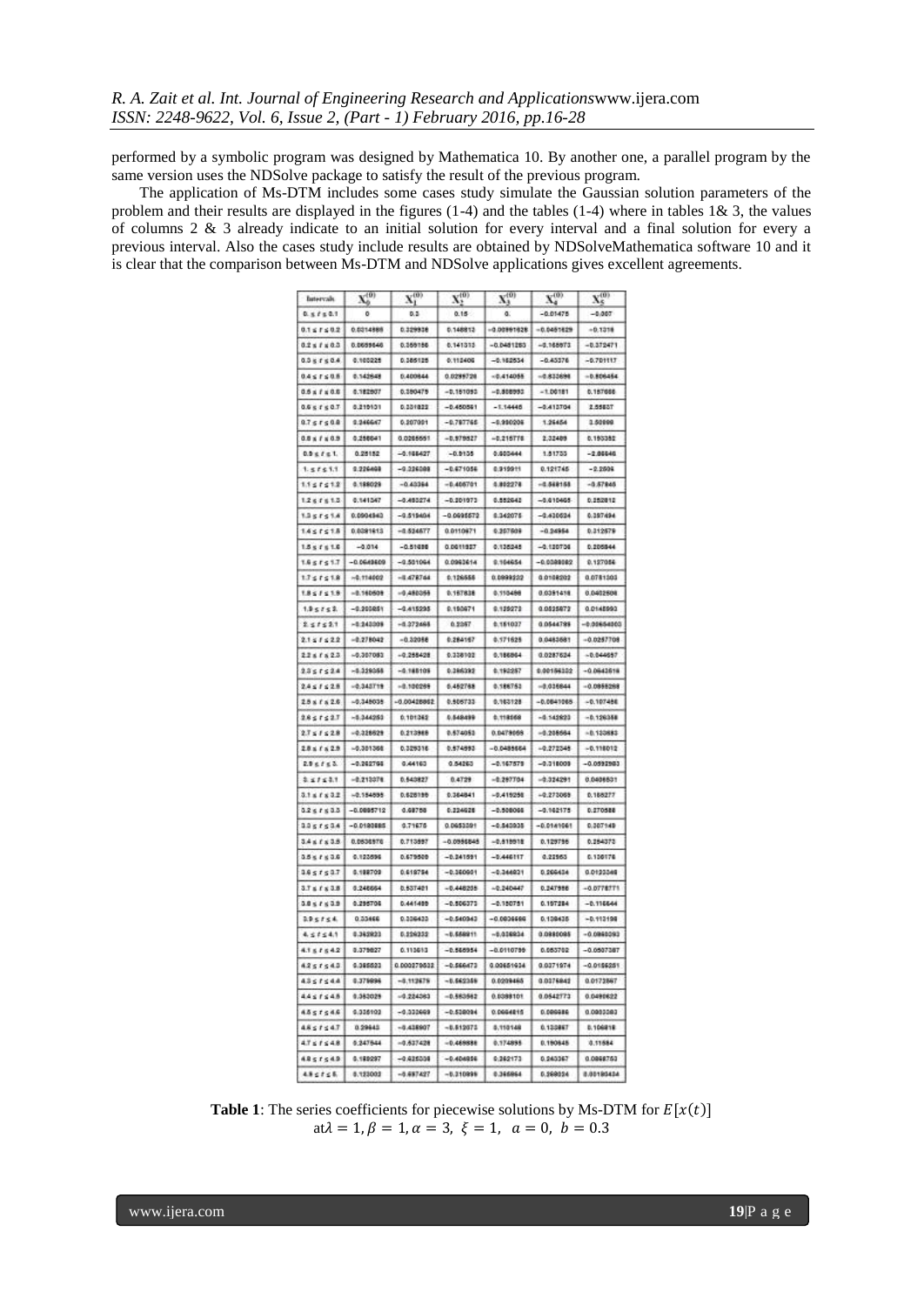



**Fig.1**: Variations of  $E[x(t)]$  with t by Ms-DTM and NDSolveMathematica Software for different values of  $\lambda$  at  $\beta = 1, \alpha = 3, \xi = 1, \alpha = 0, b = .3$ 

www.ijera.com **20**|P a g e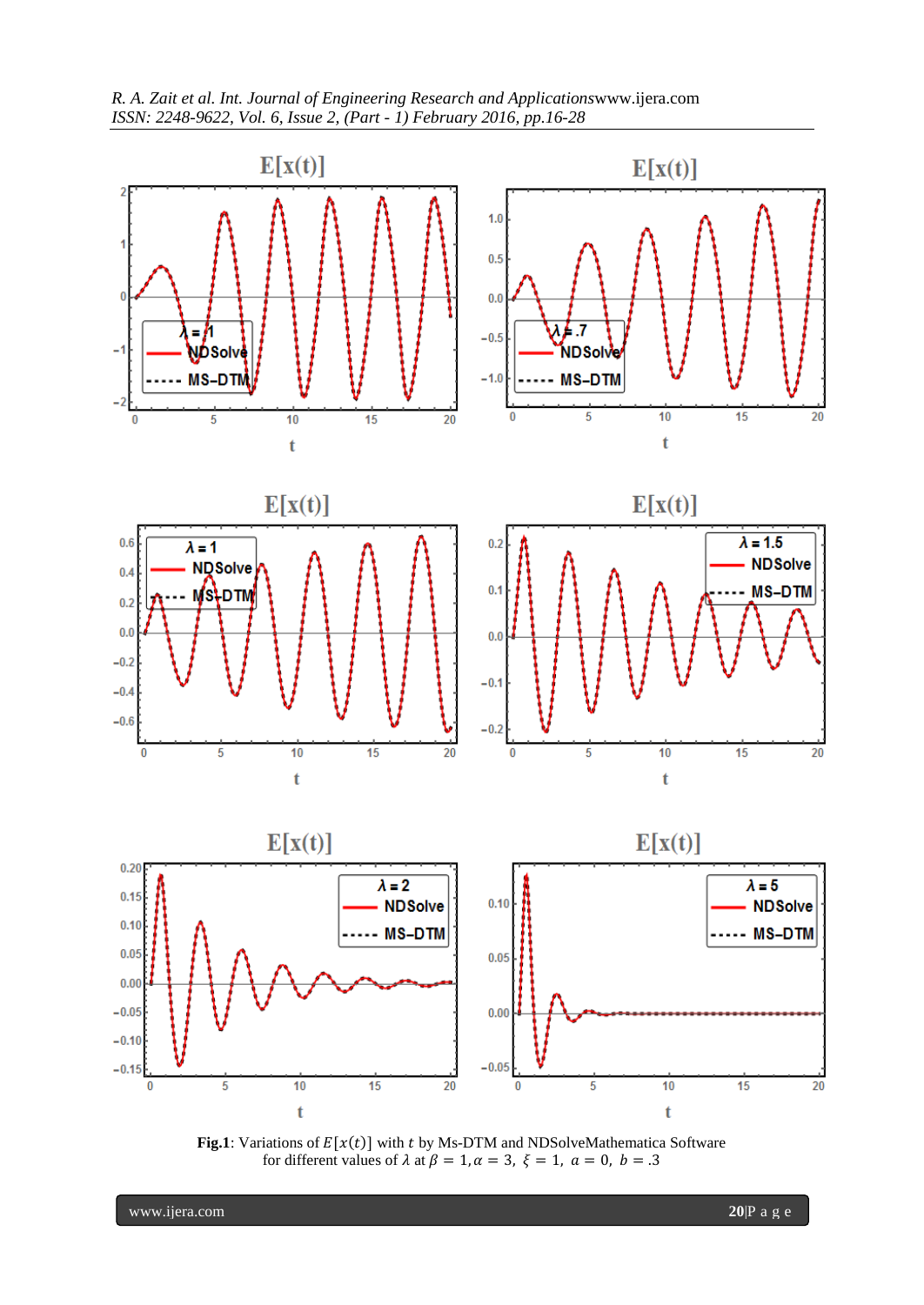



**Fig.2**: Variations of  $Var[x(t)]$  with t by Ms-DTM and NDSolve Mathematica Software for different values of  $\lambda$  at  $\beta = 1, \alpha = 3, \xi = 1, \alpha = 0, b = 0.3$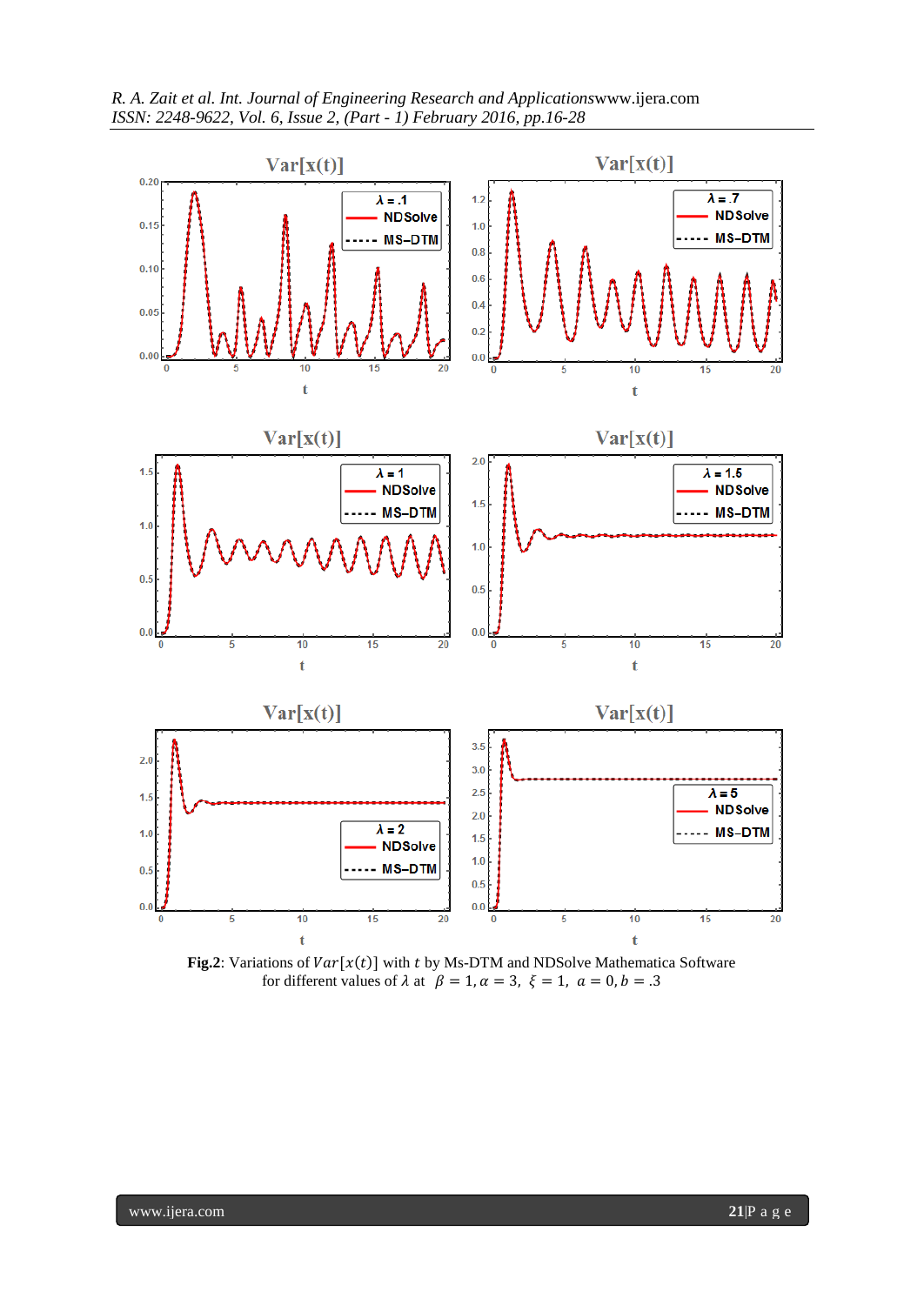*R. A. Zait et al. Int. Journal of Engineering Research and Applications*www.ijera.com *ISSN: 2248-9622, Vol. 6, Issue 2, (Part - 1) February 2016, pp.16-28*

| t    | $E[x(t)]$ Ms-DTM | $E[x(t)]$ NDSolve | $Var[x(t)]$ Ms-DTM   $Var[x(t)]$ NDSolve |          |
|------|------------------|-------------------|------------------------------------------|----------|
| 0.   | 0                | 0                 | 0.                                       | 0.       |
| 0.5  | 0.182487         | 0.182507          | 0.142431                                 | 0.142455 |
| 1.   | 0.226472         | 0.226468          | 0.391249                                 | 0.391231 |
| 1.5  | $-0.0140197$     | -0.014            | 0.339601                                 | 0.339608 |
| 2.   | $-0.2433$        | -0.243309         | 0.253461                                 | 0.253445 |
| 2.5  | $-0.348987$      | $-0.349035$       | 0.232686                                 | 0.232674 |
| 3.   | -0.213317        | -0.213376         | 0.275177                                 | 0.275176 |
| 3.5  | 0.123626         | 0.123596          | 0.311584                                 | 0.311588 |
| 4.   | 0.362792         | 0.362823          | 0.286478                                 | 0.286482 |
| 4.5  | 0.33503          | 0.335102          | 0.255479                                 | 0.255471 |
| 5.   | 0.0504739        | 0.0505431         | 0.273636                                 | 0.273626 |
| 5.5  | -0.303472        | $-0.303455$       | 0.297144                                 | 0.297146 |
| 6.   | -0.414542        | $-0.414598$       | 0.273654                                 | 0.273661 |
| 6.5  | -0.211329        | $-0.211409$       | 0.264056                                 | 0.264048 |
| 7.   | 0.18397          | 0.183917          | 0.289379                                 | 0.28937  |
| 7.5  | 0.447557         | 0.447585          | 0.281282                                 | 0.281289 |
| 8.   | 0.370673         | 0.370754          | 0.257741                                 | 0.25774  |
| 8.5  | -0.00119753      | $-0.00112085$     | 0.278581                                 | 0.278571 |
| 9.   | $-0.402888$      | $-0.402873$       | 0.29254                                  | 0.29254  |
| 9.5  | -0.489059        | -0.489127         | 0.259183                                 | 0.259189 |
| 10.  | -0.217142        | $-0.217235$       | 0.258102                                 | 0.258093 |
| 10.5 | 0.260139         | 0.260077          | 0.295123                                 | 0.295113 |
| 11.  | 0.534774         | 0.534811          | 0.274979                                 | 0.27499  |
| 11.5 | 0.414789         | 0.41488           | 0.244446                                 | 0.244442 |
| 12.  | -0.0297925       | -0.0297059        | 0.277276                                 | 0.277262 |
| 12.5 | -0.482217        | -0.4822           | 0.29399                                  | 0.293994 |
| 13.  | $-0.551702$      | $-0.551775$       | 0.249165                                 | 0.249173 |
| 13.5 | -0.231119        | -0.231214         | 0.249743                                 | 0.249731 |
| 14.  | 0.311135         | 0.311068          | 0.297695                                 | 0.297682 |
| 14.5 | 0.600692         | 0.600734          | 0.270702                                 | 0.270716 |
| 15.  | 0.455167         | 0.455255          | 0.233981                                 | 0.233978 |
| 15.5 | -0.0396307       | -0.0395507        | 0.274899                                 | 0.274883 |
| 16.  | -0.535194        | $-0.535181$       | 0.295259                                 | 0.295264 |
| 16.5 | -0.60097         | $-0.601041$       | 0.241757                                 | 0.241766 |
| 17.  | -0.254287        | -0.25437          | 0.241836                                 | 0.241824 |
| 17.5 | 0.334857         | 0.334798          | 0.299216                                 | 0.299199 |
| 18.  | 0.644869         | 0.644913          | 0.268994                                 | 0.269009 |
| 18.5 | 0.491906         | 0.491981          | 0.226096                                 | 0.226093 |
| 19.  | $-0.0295156$     | -0.0294588        | 0.271044                                 | 0.271029 |
| 19.5 | -0.562166        | -0.562161         | 0.297245                                 | 0.297248 |
| 20.  | -0.636857        | -0.63692          | 0.238056                                 | 0.238065 |

**Tabl.2**: Comparison between some results obtained by Ms-DTM and NDSolveMathematica software for  $E[x(t)]$  and  $Var[x(t)]$  at  $\lambda = 1$ ,  $\beta = 1$ ,  $\alpha = 3$ ,  $\xi = 1$ ,  $\alpha = 0$ ,  $b = .3$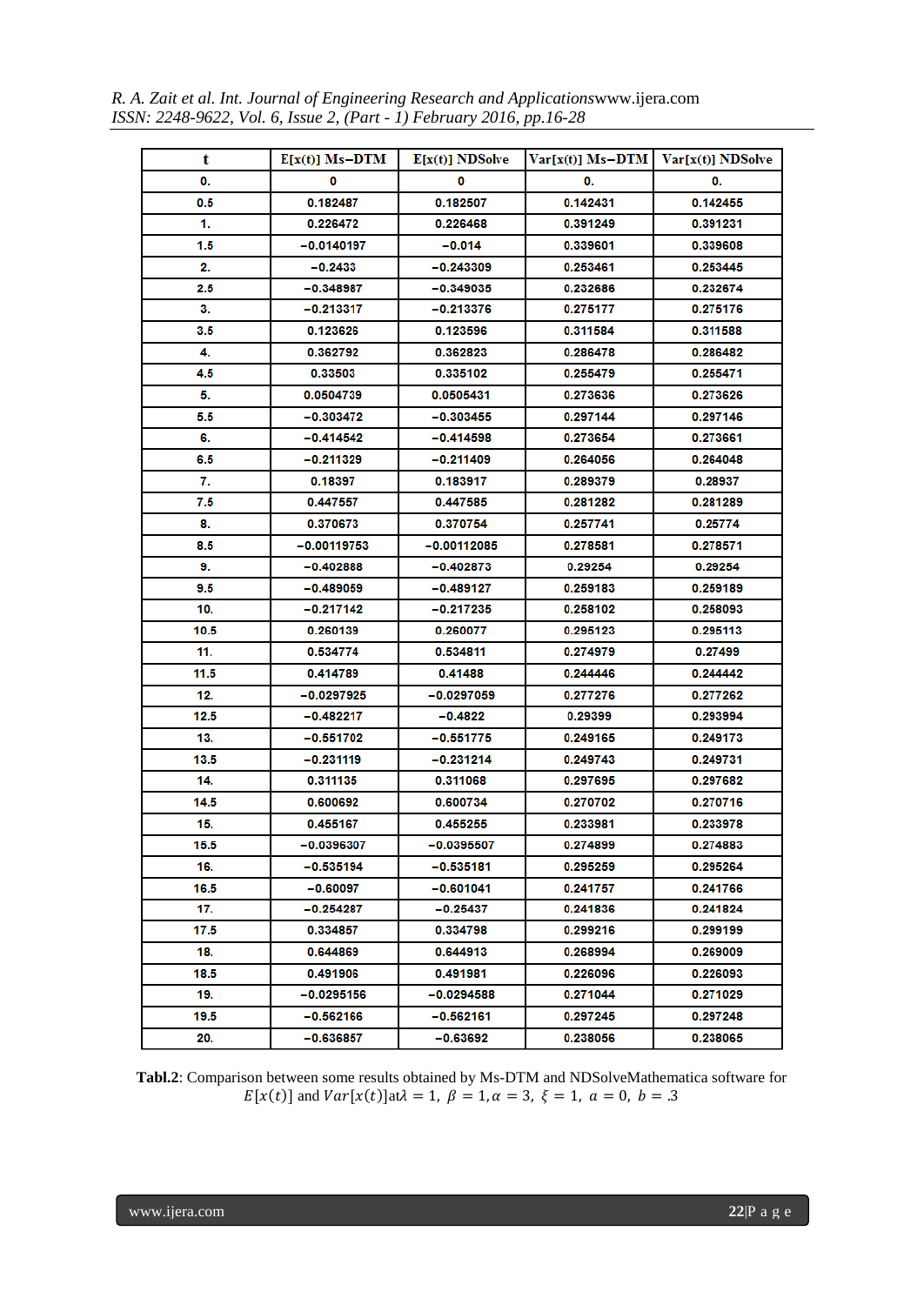*R. A. Zait et al. Int. Journal of Engineering Research and Applications*www.ijera.com *ISSN: 2248-9622, Vol. 6, Issue 2, (Part - 1) February 2016, pp.16-28*

| Intervals             | $X_0^{(0)}$  | $\mathbf{X}^{(0)}_1$ | $\mathbf{X}^{(0)}_2$ | ${\bf X_3^{(0)}}$ | $\mathbf{X}_4^{(0)}$ | $\mathbf{X}_{\mathbf{x}}^{(0)}$ |
|-----------------------|--------------|----------------------|----------------------|-------------------|----------------------|---------------------------------|
| 0.5150.1              |              | $0.3 -$              | 0.45                 |                   | 0.25575              | 0.1087                          |
| $0.1 \le t \le 0.2$   | 0.0349267    | 0.403077             | 0.586096             | 0.507838          | 0.261581             | $-0.162137$                     |
| $0.2 \le t \le 0.3$   | 0.0816277    | 0.536497             | 0.750758             | 0.569622          | $-0.0461145$         | $-1.29296$                      |
| $0.3 \le t \le 0.4$   | 0.143337     | 0.702903             | 0.900386             | 0.340276          | $-1.36114$           | $-4.28924$                      |
| $0.4 \le f \le 0.5$   | 0.222793     | 0.88564              | 0.868877             | $-0.760962$       | $-4.42823$           | $-7.33466$                      |
| $0.5 \le f \le 0.6$   | 0.318765     | 1,01521              | 0.311235             | $-3.0964$         | $-6,36085$           | 3.54536                         |
| $0.6 \le t \le 0.7$   | 0.419705     | 0.96085              | $-0.898858$          | $-4.43254$        | 1.45904              | 24.4641                         |
| $0.7 \le t \le 0.8$   | 0.502763     | 0.666211             | $-1.91862$           | $-1.78948$        | 9.73276              | 1,4233                          |
| $0.8 \le t \le 0.9$   | 0.549396     | 0.268444             | $-1.94159$           | 1.32282           | 4 45873              | $-15,839$                       |
| $0.9 \le t \le 1$ .   | 0.558435     | $-0.0702877$         | $-1.41268$           | 1.81748           | $-1.00626$           | $-4.98615$                      |
| 1.5151.1              | 0.538946     | $-0.304818$          | $-0.962498$          | 1.18448           | $-1.60776$           | 1.10691                         |
| $1.1 \le t \le 1.2$   | 0.499974     | $-0.465661$          | $-0.67885$           | 0.686976          | $-0.841086$          | 1.51555                         |
| $1.2 \le t \le 1.3$   | 0.447238     | $-0.583428$          | $-0.509813$          | 0.480756          | $-0.25193$           | 0.82848                         |
| $1.3 \le f \le 1.4$   | 0.384261     | $-0.671561$          | $-0.374147$          | 0.442273          | 0.00849005           | 0.256043                        |
| $1.4 \le t \le 1.5$   | 0.313809     | $-0.732961$          | $-0.2396$            | 0.457899          | 0.0385858            | $-0.0974803$                    |
| $1.5 \le t \le 1.6$   | 0.238578     | $-0.767018$          | $-0.101341$          | 0.457046          | $-0.0560625$         | $-0.246402$                     |
| $1.6 \le t \le 1.7$   | 0.161312     | $-0.773922$          | 0.0298891            | 0.409752          | $-0.178426$          | $-0.21688$                      |
| $1.7 \le t \le 1.8$   | 0.0846086    | $-0.766474$          | 0.140226             | 0.320693          | $-0.266113$          | $-0.084428$                     |
| $1.8 \le f \le 1.9$   | 0.0106577    | $-0.719875$          | 0.220554             | 0.214673          | $-0.262748$          | 0.0520259                       |
| $1.9 \leq t \leq 2$   | $-0.0589349$ | $-0.67034$           | 0.270004             | 0.117972          | $-0.214279$          | 0.130298                        |
| $2.51 \leq 2.1$       | $-0.123171$  | $-0.613592$          | 0.293919             | 0.0462233         | $-0.143306$          | 0.144599                        |
| $2.1 \le t \le 2.2$   | $-0.181558$  | $-0.553923$          | 0.300588             | 0.00276058        | $-0.0760683$         | 0.120368                        |
| $2.2 \le t \le 2.3$   | $-0.233948$  | $-0.493967$          | 0.297963             | $-0.0168058$      | $-0.0248119$         | 0.0843341                       |
| $2.3 \le t \le 2.4$   | $-0.280383$  | $-0.434935$          | 0.292185             | $-0.019435$       | 0.0089241            | 0.0518724                       |
| $2.4 \le t \le 2.5$   | $-0.320973$  | $-0.37702$           | 0.28734              | $-0.0115462$      | 0.0285032            | 0.0279253                       |
| $2.5 \le t \le 2.5$   | $-0.36681$   | $-0.31977$           | 0.285819             | 0.00205624        | 0.0381603            | 0.0118289                       |
| $2.6 \le t \le 2.7$   | $-0.384823$  | $-0.262386$          | 0.288814             | 0.0181102         | 0.0412126            | 0.0010341                       |
| $2.7 \le t \le 2.8$   | $-0.408251$  | $-0.203914$          | 0.296709             | 0.034414          | 0.039637             | $-0.00709647$                   |
| $2.8 \le f \le 2.9$   | $-0.425637$  | $-0.143385$          | 0.309323             | 0.0493062         | 0.0341992            | $-0.0147398$                    |
| $2.9 \le t \le 3.$    | $-0.43683$   | $-0.0799119$         | 0.326                | 0.0612309         | 0.0247014            | $-0.0235819$                    |
| 3.5153.1              | $-0.441498$  | $-0.0127881$         | 0.34559              | 0.0684            | 0.0102199            | $-0.0348293$                    |
| $3.1 \le t \le 3.2$   | $-0.439251$  | 0.0584055            | 0.366343             | 0.0685555         | $-0.0106087$         | $-0.0489668$                    |
| $3.2 \le f \le 3.3$   | $-0.42968$   | 0.133664             | 0.385746             | 0.0588877         | $-0.0390625$         | $-0.0649794$                    |
| $3.5 \le f \le 3.4$   | $-0.412402$  | 0.212391             | 0.40038              | 0.0362519         | $-0.0753156$         | $-0.0792383$                    |
| $3.4 \le t \le 3.5$   | $-0.387131$  | 0.293214             | 0.40592              | $-0.00207891$     | $-0.116791$          | $-0.084275$                     |
| $3.5 \le t \le 3.5$   | $-0.353765$  | 0.373826             | 0.397462             | $-0.0569308$      | $-0.156287$          | $-0.0694196$                    |
| $3.6 \leq t \leq 3.7$ | $-0.312481$  | 0.450951             | 0.370394             | $-0.125172$       | $-0.181323$          | $-0.0254423$                    |
| $3.7 \le f \le 3.8$   | $-0.263826$  | 0.520536             | 0.321866             | $-0.198025$       | $-0.177027$          | 0.0462548                       |
| $3.8 \le f \le 3.9$   | $-0.208769$  | 0.578284             | 0.2525.              | $-0.261493$       | $-0.13373$           | 0.125579                        |
| $3.9 \le t \le 4.$    | $-0.1486B9$  | 0.620467             | 0.167447             | $-0.300311$       | $-0.0559667$         | 0.178048                        |
| 4.51541               | $-0.0852722$ | 0.644812             | 0.0758175            | $-0.304469$       | 0.0350335            | 0.175737                        |
| $4.1 \le t \le 4.2$   | $-0.020332$  | 0.65107              | $-0.0117712$         | $-0.274407$       | 0.110623             | 0.119295                        |
| $4.2 \le t \le 4.3$   | 0.0443961    | 0.640985             | $-0.0864623$         | $-0.220889$       | 0.15023              | 0.0380586                       |
| $4.3 \le f \le 4.4$   | 0.107423     | 0.617686             | $-0.143531$          | $-0.159547$       | 0.15062              | $-0.0324911$                    |
| $4.4 \le f \le 4.5$   | 0.167612     | 0.58478              | $-0.182809$          | $-0.104166$       | 0.122944             | $-0.0726963$                    |
| $4.5 \le t \le 4.5$   | 0.224165     | 0.545548             | $-0.207453$          | $-0.0628136$      | 0.082988             | $-0.0828966$                    |
| $4.8 \le t \le 4.7$   | 0.276594     | 0.502464             | $-0.222132$          | $-0.0377264$      | 0.0432064            | $-0.0741147$                    |
| $4.7 \le f \le 4.8$   | 0.324585     | 0.457041             | $-0.231668$          | $-0.0273441$      | 0.0100848            | $-0.0578938$                    |
| $4.8 \le f \le 4.9$   | 0.367947     | 0.409921             | $-0.239691$          | $-0.0285422$      | $-0.014693$          | $-0.0415696$                    |
| $4.9 \le t \le 6.$    | 0.406511     | 0.361047             | $-0.249513$          | $-0.0381031$      | $-0.0319781$         | $-0.0281406$                    |

**Table 3**: The series coefficients for piecewise solution by Ms-DTM for  $E[x(t)]$  $at \lambda = 0.6, \beta = 1, \alpha = 1, \xi = 3, \alpha = 0, b = 0.3$ 

www.ijera.com **23**|P a g e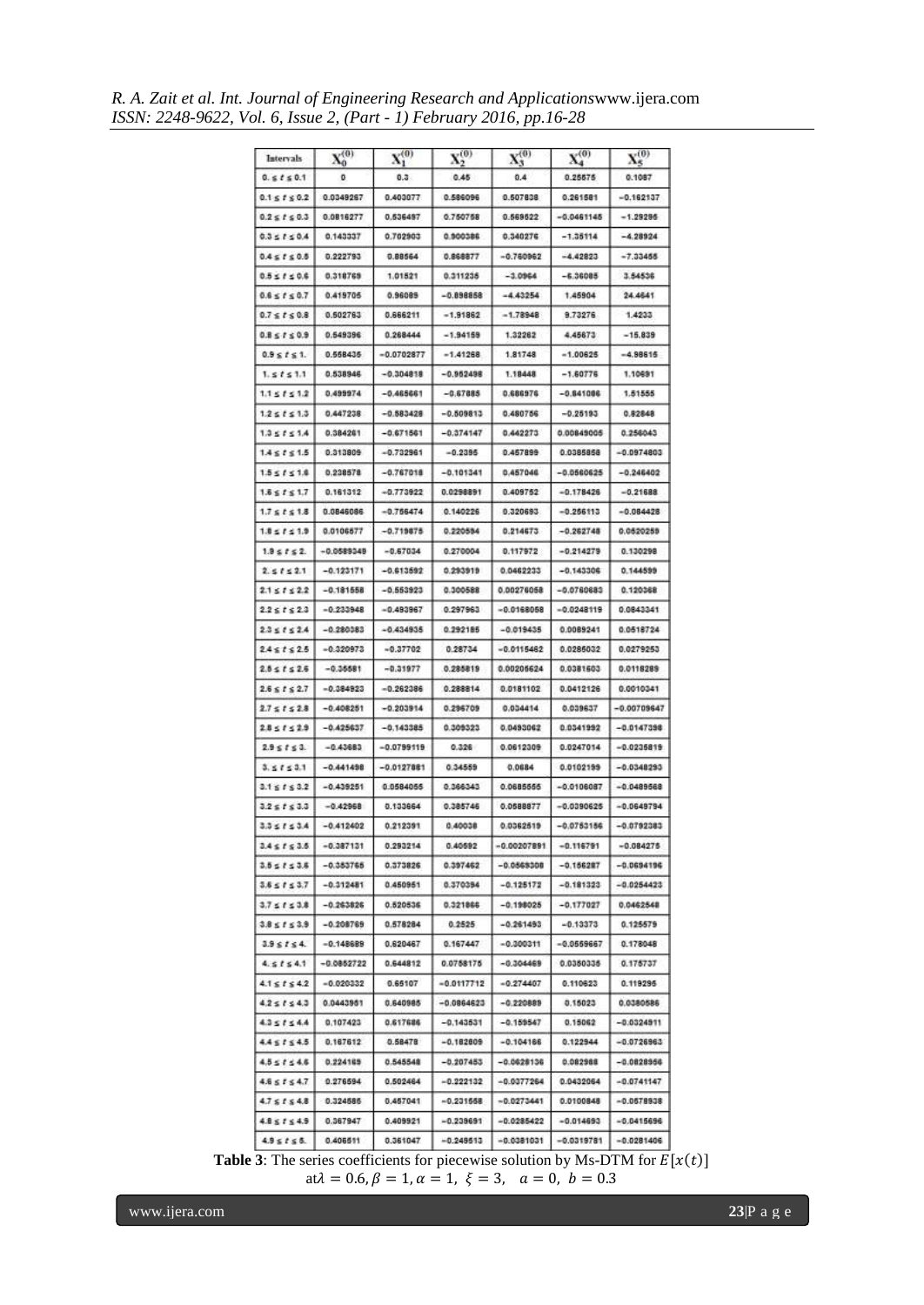



**Fig.3**: Variations of  $E[x(t)]$  with t by Ms-DTM and NDSolveMathematicasoftware for different values of  $\lambda$  at  $\beta = 1$ ,  $\alpha = 1$ ,  $\xi = 3$ ,  $\alpha = 0$ ,  $b = 0.3$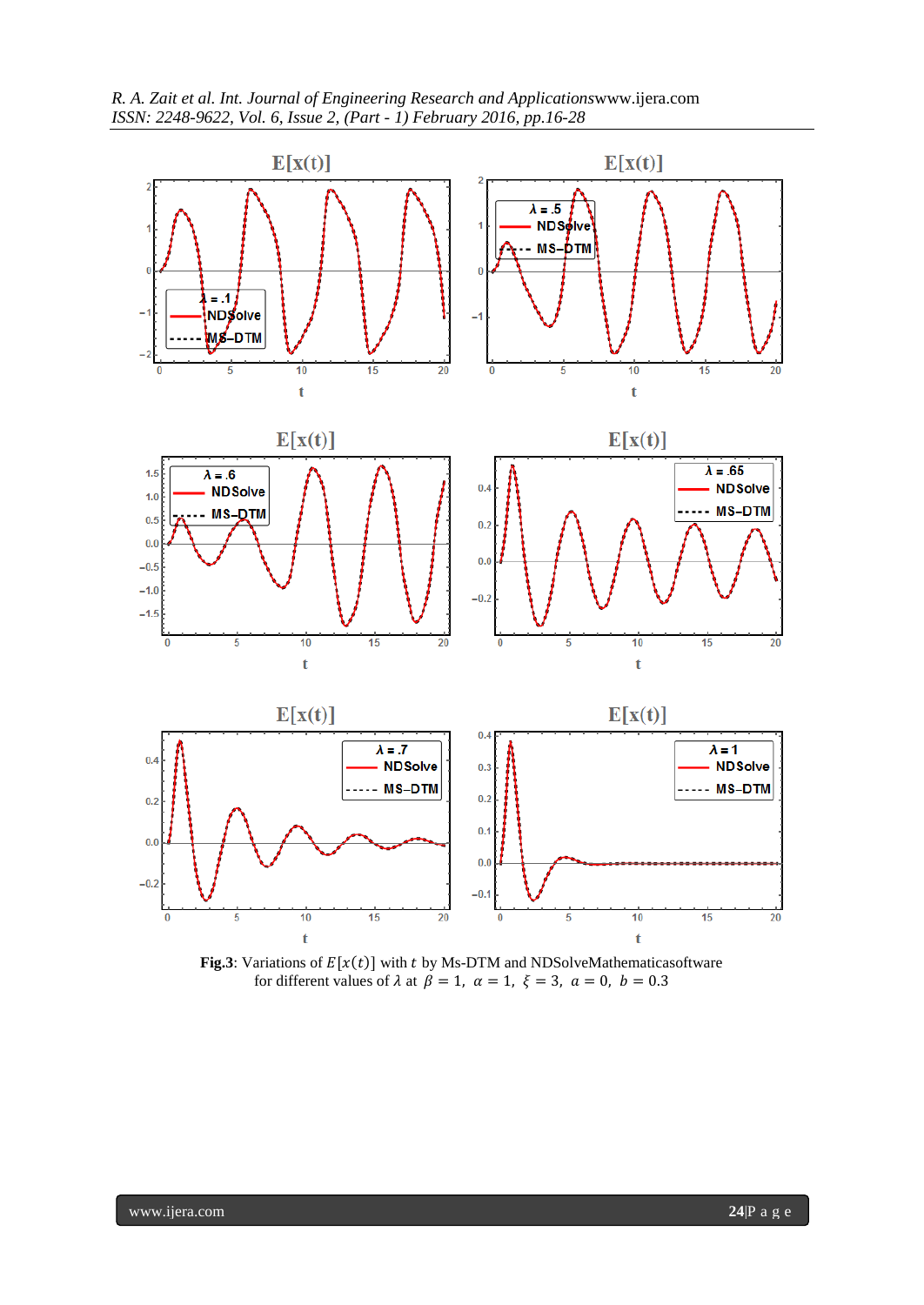



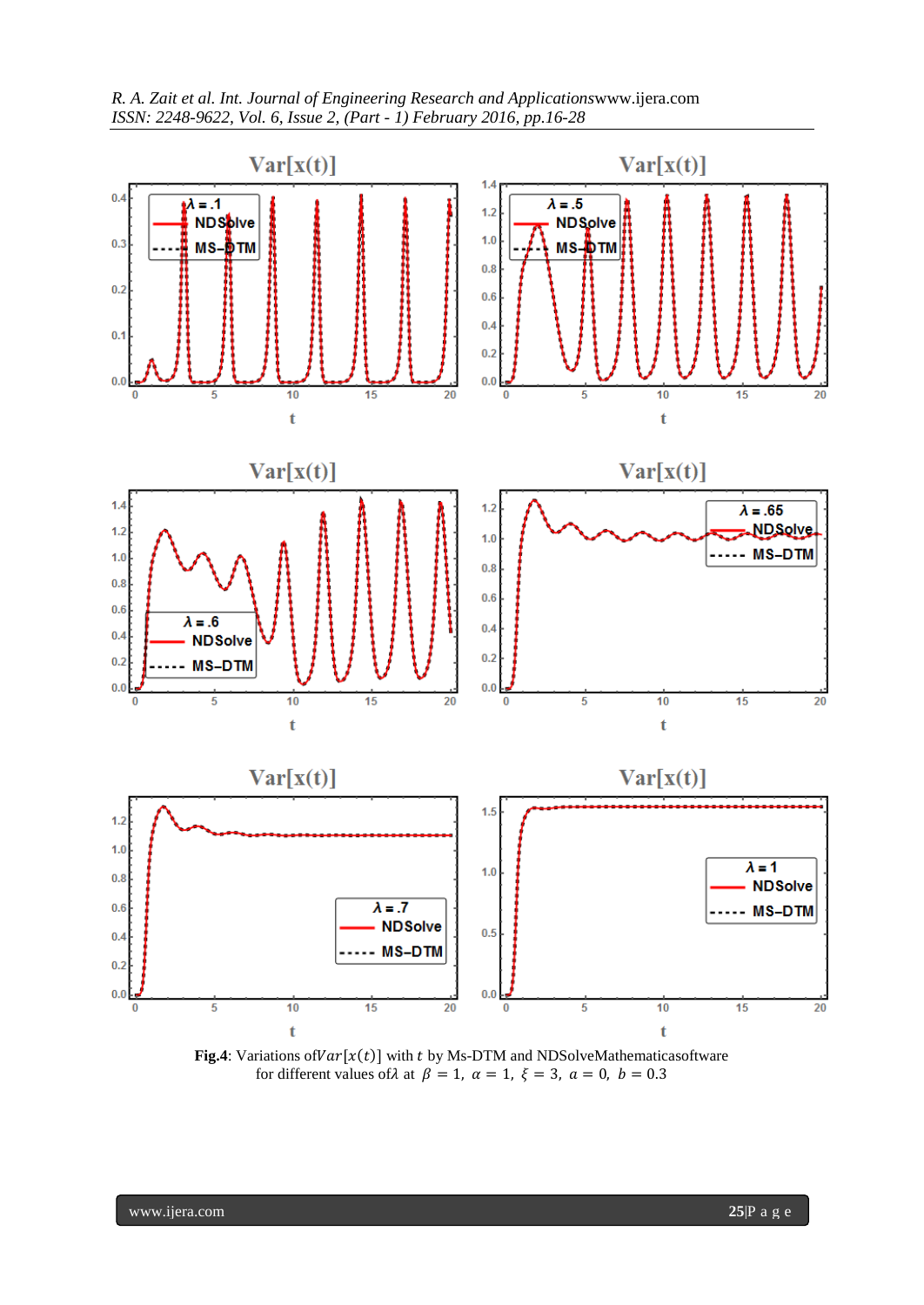*R. A. Zait et al. Int. Journal of Engineering Research and Applications*www.ijera.com *ISSN: 2248-9622, Vol. 6, Issue 2, (Part - 1) February 2016, pp.16-28*

| t    | $E[x(t)]$ Ms-DTM | $E[x(t)]$ NDSolve | $Var[x(t)]$ Ms-DTM   $Var[x(t)]$ NDSolve |           |
|------|------------------|-------------------|------------------------------------------|-----------|
| 0.   | 0                | 0                 | 0.                                       | 0.        |
| 0.5  | 0.325064         | 0.325151          | 0.0823878                                | 0.0824282 |
| 1.   | 0.771285         | 0.771347          | 0.245418                                 | 0.245449  |
| 1.5  | 0.681692         | 0.681686          | 0.257625                                 | 0.257623  |
| 2.   | 0.209784         | 0.209749          | 0.302949                                 | 0.302949  |
| 2.5  | -0.462565        | -0.462567         | 0.297656                                 | 0.29766   |
| 3.   | -1.1539          | -1.154            | 0.161472                                 | 0.161445  |
| 3.5  | -1.58958         | $-1.58963$        | 0.0119671                                | 0.011955  |
| 4.   | $-1.38435$       | $-1.38435$        | 0.0240656                                | 0.024064  |
| 4.5  | -0.934909        | -0.934921         | 0.107057                                 | 0.107056  |
| 5.   | 0.324174         | 0.324195          | 0.321707                                 | 0.321528  |
| 5.5  | 1.64153          | 1.64164           | 0.127586                                 | 0.127532  |
| 6.   | 1.82972          | 1.82976           | 0.0290305                                | 0.029011  |
| 6.5  | 1.54924          | 1.54922           | 0.0589185                                | 0.0589214 |
| 7.   | 1.1125           | 1.1125            | 0.134558                                 | 0.134559  |
| 7.5  | -0.0033734       | $-0.00367659$     | 0.329993                                 | 0.329949  |
| 8.   | -1.27546         | $-1.27566$        | 0.221562                                 | 0.22151   |
| 8.5  | -1.84012         | $-1.84028$        | 0.0362127                                | 0.0361637 |
| 9.   | $-1.61285$       | $-1.61283$        | 0.0503114                                | 0.0503127 |
| 9.5  | -1.22854         | -1.22853          | 0.111302                                 | 0.111302  |
| 10.  | -0.319352        | $-0.318963$       | 0.287866                                 | 0.287938  |
| 10.5 | 1.03776          | 1.0379            | 0.274345                                 | 0.274355  |
| 11.  | 1.83762          | 1.83765           | 0.0475563                                | 0.0475551 |
| 11.5 | 1.67435          | 1.67434           | 0.0430917                                | 0.0430915 |
| 12.  | 1.32732          | 1.32731           | 0.0932461                                | 0.093247  |
| 12.5 | 0.603217         | 0.603072          | 0.237543                                 | 0.237592  |
| 13.  | -0.795886        | -0.796005         | 0.31571                                  | 0.315785  |
| 13.5 | -1.78244         | -1.7822           | 0.0732049                                | 0.0732791 |
| 14.  | $-1.73091$       | -1.73091          | 0.0374764                                | 0.0374715 |
| 14.5 | -1.4136          | $-1.41358$        | 0.0787326                                | 0.0787338 |
| 15.  | -0.828383        | -0.828363         | 0.192319                                 | 0.192332  |
| 15.5 | 0.539569         | 0.539496          | 0.341592                                 | 0.34162   |
| 16.  | 1.65386          | 1.65383           | 0.117091                                 | 0.117081  |
| 16.5 | 1.78112          | 1.78115           | 0.033794                                 | 0.0337772 |
| 17.  | 1.49093          | 1.49092           | 0.0667962                                | 0.0667976 |
| 17.5 | 1.00223          | 1.00224           | 0.156296                                 | 0.156297  |
| 18.  | $-0.251254$      | -0.251162         | 0.34558                                  | 0.345459  |
| 18.5 | $-1.45688$       | $-1.4571$         | 0.174629                                 | 0.174555  |
| 19.  | -1.82129         | $-1.82139$        | 0.0330891                                | 0.033051  |
| 19.5 | -1.56158         | -1.56156          | 0.0568489                                | 0.0568503 |
| 20.  | $-1.13936$       | $-1.13936$        | 0.128501                                 | 0.1285    |

**Table 4**: Comparison between some results obtained byMs-DTM and NDSolveMathematica software for  $E[x(t)]$  and  $Var[x(t)]$  at  $\lambda = 0.65$ ,  $\beta = 1$ ,  $\alpha = 1$ ,  $\xi = 3$ ,  $\alpha = 0$ ,  $b = 0.3$ 

# **VIII. Conclusions**

In this paper, the Wiener Hermite expansion technique was applied to simulate the Gaussian part parameters (mean and variance) of the stochastic solution processes related to a stochastic model describes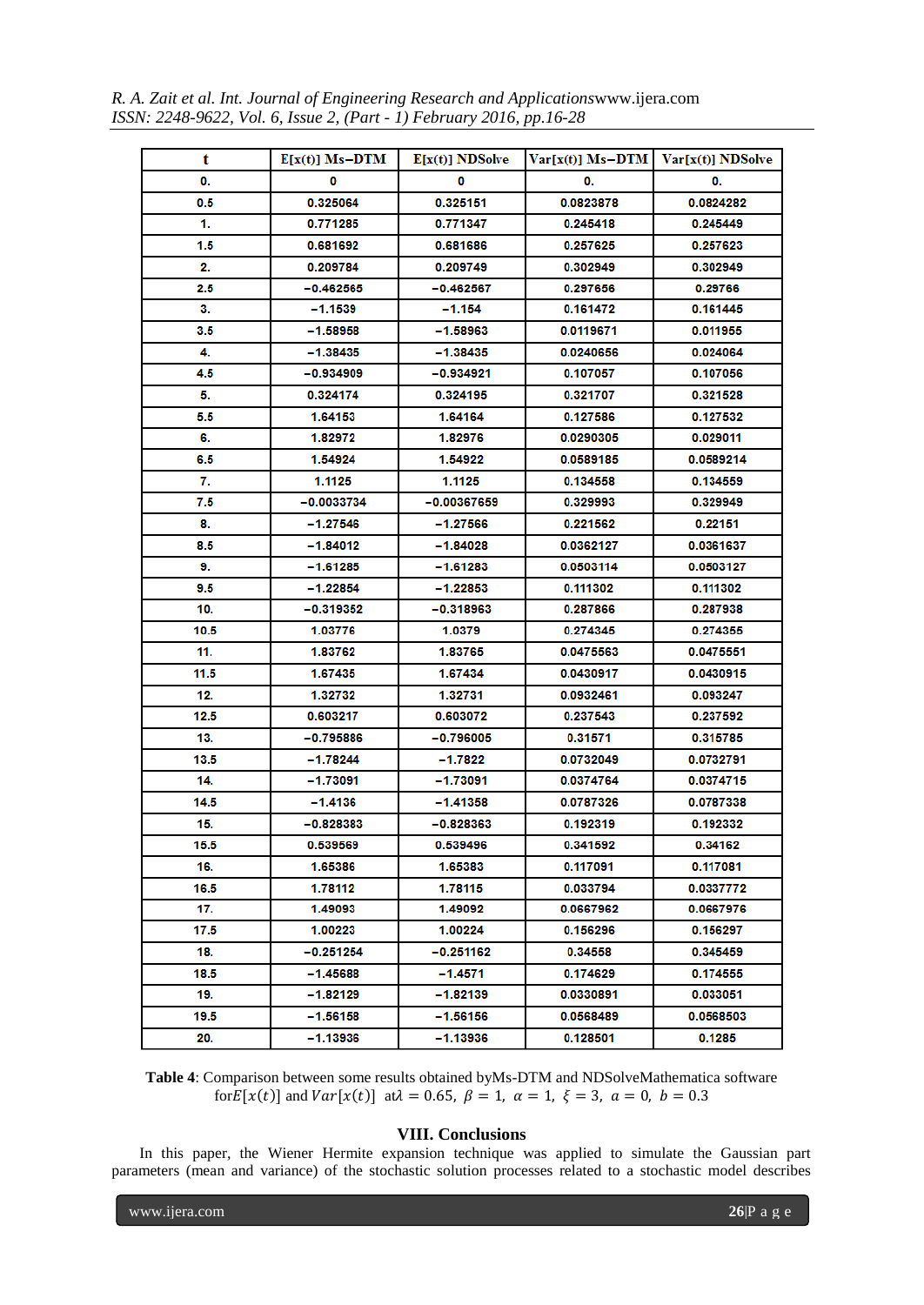Vander Pol–Duffingoscillator model. Due to apply this method, a deterministic nonlinear system was generated its solution describes the Gaussian part parameters. The approximations of the deterministic system were obtained by the concepts of multi-step differential transformed method and its results were compared with NDSolveMathematicasoftware package. Some cases study were introduced to illustrate the results of analysis.

# **Appendix A**

 The statistical properties of Wiener Hermite polynomials (WHPs) [10-11] which were used in this paper are simulated in the following items

- $E[H^{(1)}(t_1)H^{(1)}(t_2)] = \delta(t_2 t_1)$
- $E[H^{(1)}(t_1)H^{(1)}(t_2)H^{(1)}(t_3)] = 0$
- $E[H^{(1)}(t_1)H^{(1)}(t_2)H^{(1)}(t_3)H^{(1)}(t_4)] = \delta(t_2 t_1)\delta(t_3 t_4) + \delta(t_1 t_3)\delta(t_2 t_4) + \delta(t_1 t_4)\delta(t_2 t_4)$ t3

# **Appendix B**

In this paper, the used properties [22] related to the differential transformation  $F(k)$  for a function  $f(t)$  are stated in the following items

- $f(t) = mu(t) \pm nv(t) \Rightarrow F(k) = mU(k) \pm nV(k)$
- $f(t) = u(t)v(t) \Rightarrow F(k) = \sum_{l=0}^{k} U(l) V(k-l)$
- $f(t) = u(t)v(t)w(t)$   $\Rightarrow F(k) = \sum_{l=0}^{k} \sum_{s=0}^{k-l} U(l) V(s) W(k-l-s)$
- $f(t) = \frac{d^m u(t)}{dt^m} \Rightarrow F(k) = \frac{(k+m)!}{k!}$  $\frac{H_{k+1}}{k!}U(k+m)$
- $f(t) = t^m \Rightarrow F(k) = \delta_{k,m}$  where  $\delta_{k,m}$  is Kronecker's delta

# **References**

- [1.] M. El-Tawil, The application of WHEP technique on partial differentialequations, Int. J. Differ. Equ. Appl., **7 (3)** (2003) 325-337.
- [2.] M. El-Tawil,ThehomotopyWiener\_Hermite expansion and perturbation technique (WHEP),Transactions on Computational Science I, in: LNCS,vol. **4750**, Springer, (2008), pp. 159-180.
- [3.] M. A. El-Tawil, A. S. El-Jihany, On the solution of stochastic oscillatory quadratic nonlinear equations using different techniques, a comparison study,Topol. Methods Nonlinear Sci. J. Juliusz. Schauder Cent., 31 **(2)** (2008) 315-330.
- [4.] M. A. El-Tawil, N. A. Al-Mulla, Solving nonlinear diffusion equations without stochastic homogeneity using homotopy perturbation method, Int.J. Nonlinear Sci. Numer. Simul.,**10(5)**, **(**2009), 687-698.
- [5.] M. A. El-Tawil , N. A. Al-Mulla, Using Homotopy WHEP technique for solving a stochastic nonlineardiffusion equation, Math. Comput. Model.,**51** (2010), 1277-1284.
- [6.] J.C. Cortes, J.V. Romero, M.D. Rosello, C. Santamaria, Solving random diffusion models with nonlinear perturbations by the Wiener–Hermite expansion method, Comput. Math. Appl.,**61**, (2011) ,1946–1950.
- [7.] M. A. El-Tawil, A. A. El-Shekhipy, Statistical analysis of the stochastic solution processes of 1-D stochastic Navier–Stokes equation using WHEP technique, Appl. Math. Model., 37 (2013), 5756– 5773.
- [8.] M. A. El-Beltagy, M. A. El-Tawil, Toward a solution of a class of non-linear stochastic perturbed PDEs using automated WHEP algorithm, Appl. Math. Model,**37** (2013), 7174–7192.
- [9.] J.C. Cortés, J.V. Romero, M.D. Roselló, R.J. Villanueva, Applying the Wiener-Hermite random technique to study the evolution of excess weight population in the region of Valencia (Spain), American J. of Comput. Math. 2(4) (2012), 274-281.
- [10.] M. A. El-Tawil, Solution processes of a class of stochastic differentialequations Ph.D. Dissertation, Engineering Mathematics Dept., Faculty ofEngineering, Cairo University, Egypt (1989).
- [11.] A. A. El-Shekhipy, On the solutions stochastic processes ofNavier Stokes equations using homotopy WHEP technique, Ph.D. Dissertation, Mathematics Dept., Faculty ofScience,Minia University, Egypt (2013).
- [12.] J.K. Zhou, Differential Transformation and its Applications for Electrical Circuits, Huazhong University Press, Wuhan, China, 1986 (in Chinese).
- [13.] F.Ayaz, Application of differential transform method to differential-algebraic equations, Appl. Math. Comput. **152** (2004) 649–657.
- [14.] A. Arikoglu, I. Ozkol, Solution of boundary value problems for integro-differential equations by using differential transform method, Appl. Math.Comput.,**168** (2005) 1145–1158.